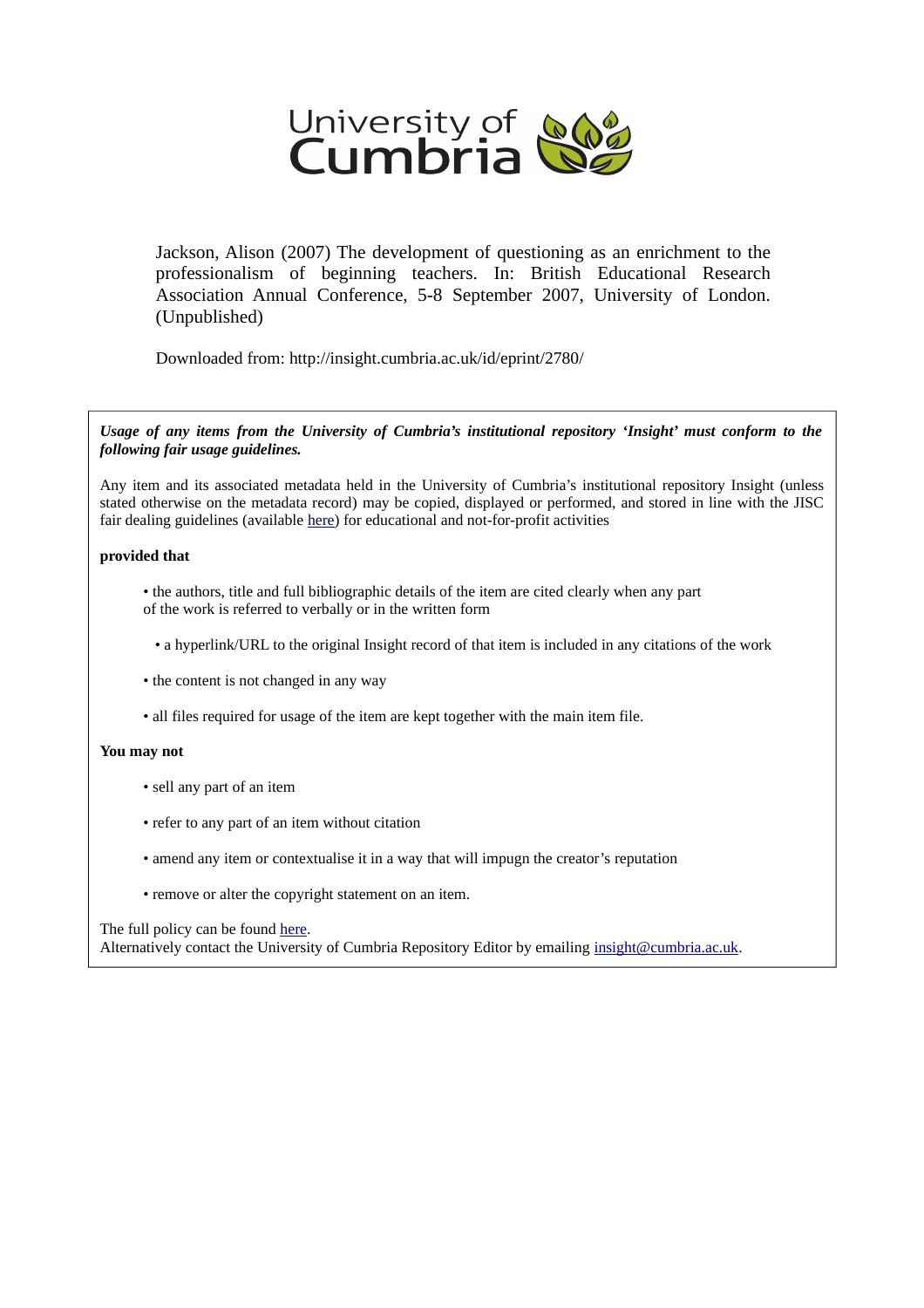# **The development of questioning as an enrichment to the professionalism of**

# **beginning teachers**

# **Alison Jackson**

**The University of Cumbria/ESCalate ITE Paper presented at the British Educational Research Association Annual Conference, Institute of Education, University of London, 5-8 September 2007**

ESCalate – the Education Subject Centre of the Higher Education Academy Advancing Learning and Teaching in Initial Teacher Education

It could be argued that the schoolteacher of the twenty-first century in England is largely formed by managerial government policy. Managerialism is concerned with market forces:

stressing productive efficiency, producing an elaboration of explicit standards and measures of performance in quantitative terms that set specific targets for personnel, an emphasis on economic rewards and sanctions, and a reconstruction of accountability relationships. (Fitzsimmons, 2005:1)

The resonance with teaching is clear; there are explicit standards for classroom teachers<sup>1</sup>, frameworks for each part of the teacher's repertoire, judgment of performance through Ofsted<sup>2</sup> inspection, specific targets set through performance management, and accountability to school league tables.

<sup>1</sup> <http://www.tda.gov.uk/teachers/professionalstandards.aspx>

 $2$  The Office for Standards in Education – which is the main regulatory force of the teaching profession.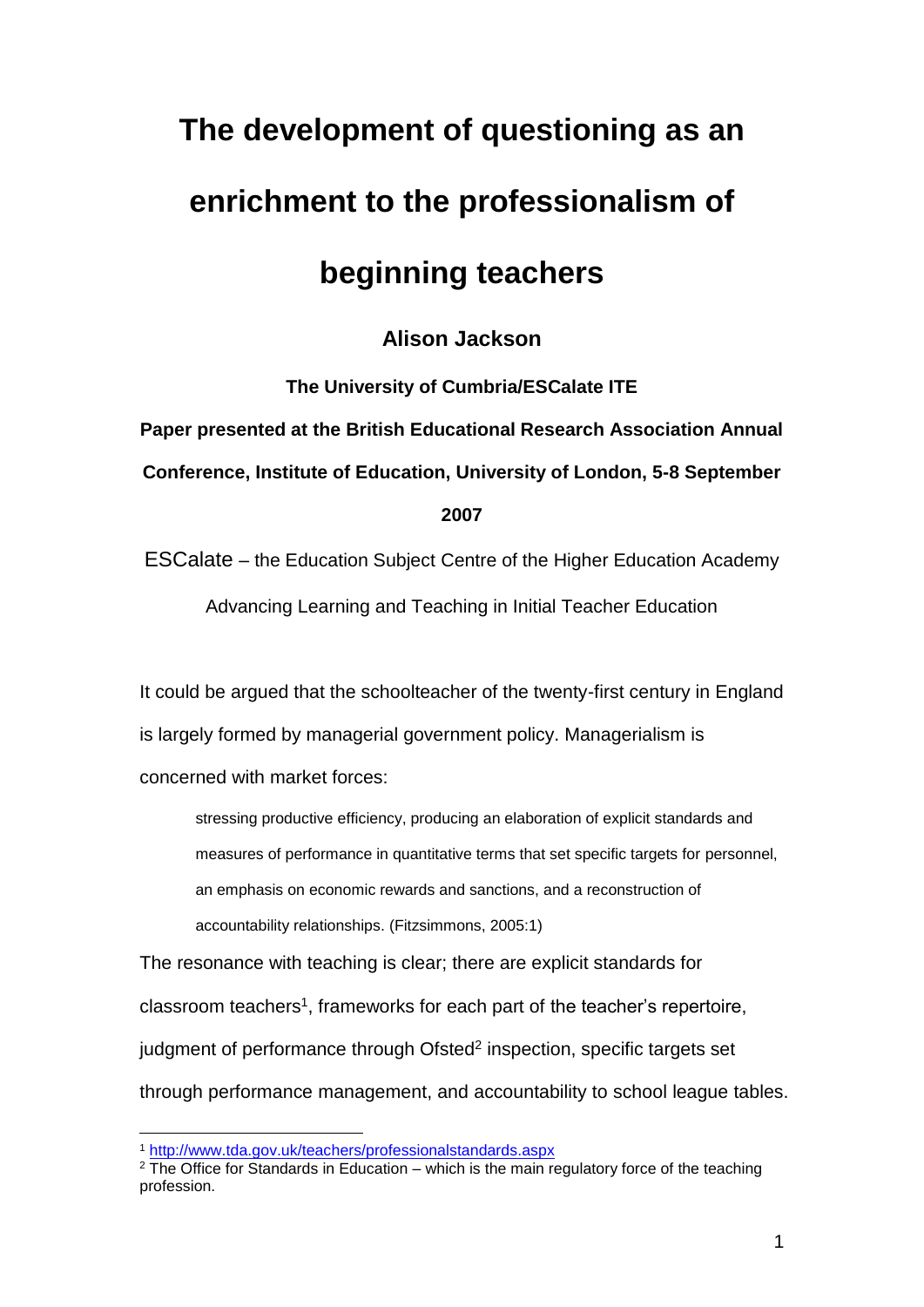There seems no alternative but to accept managerialism as fundamental to the way things are done because managerialism sees itself as the antidote to chaos and irrationality, leaving no spaces in which autonomy can be contested legitimately. Managerialism has become a 'universalist' ideology in Western society in that it is applied to all organisations, not just businesses, and schools are by no means exempt. Presented as the singular discourse, managerialism renders contest irrelevant, resistance to the status quo illogical, and questioning unnecessary.

In this paper I want to argue that government education policies which have their roots in managerialist global trends may suggest to the beginning teacher a pre-determined, prescribed, unquestionable image of an ideal teacher who has no need to question his or her role. Superlative images of 'best practice' (the perceived optimal way to present material in lessons to pupils) and 'excellent teacher<sup>3</sup> reinforce this ideal of a kind of preformed professionalism which does not require the individual's own contribution or encourage any diversion from an established norm. Many commentators consider that teacher professionalism (Gewirtz, 1997; Ozga, 2000, Bottery and Wright, 2000, Mahoney and Hextall, 2000) has relinquished autonomous thought and autonomous action due to a surfeit of prescribed education policies and government 'guidance'. 'New' teacher professionalism may well embrace what Etzioni (1997:71-3) calls 'bounded' autonomy, 'a range of legitimate options within an affirmed normative framework'. The legitimate options for teachers are determined through the normative framework of

<sup>3</sup> <http://www.tda.gov.uk/teachers/professionalstandards.aspx>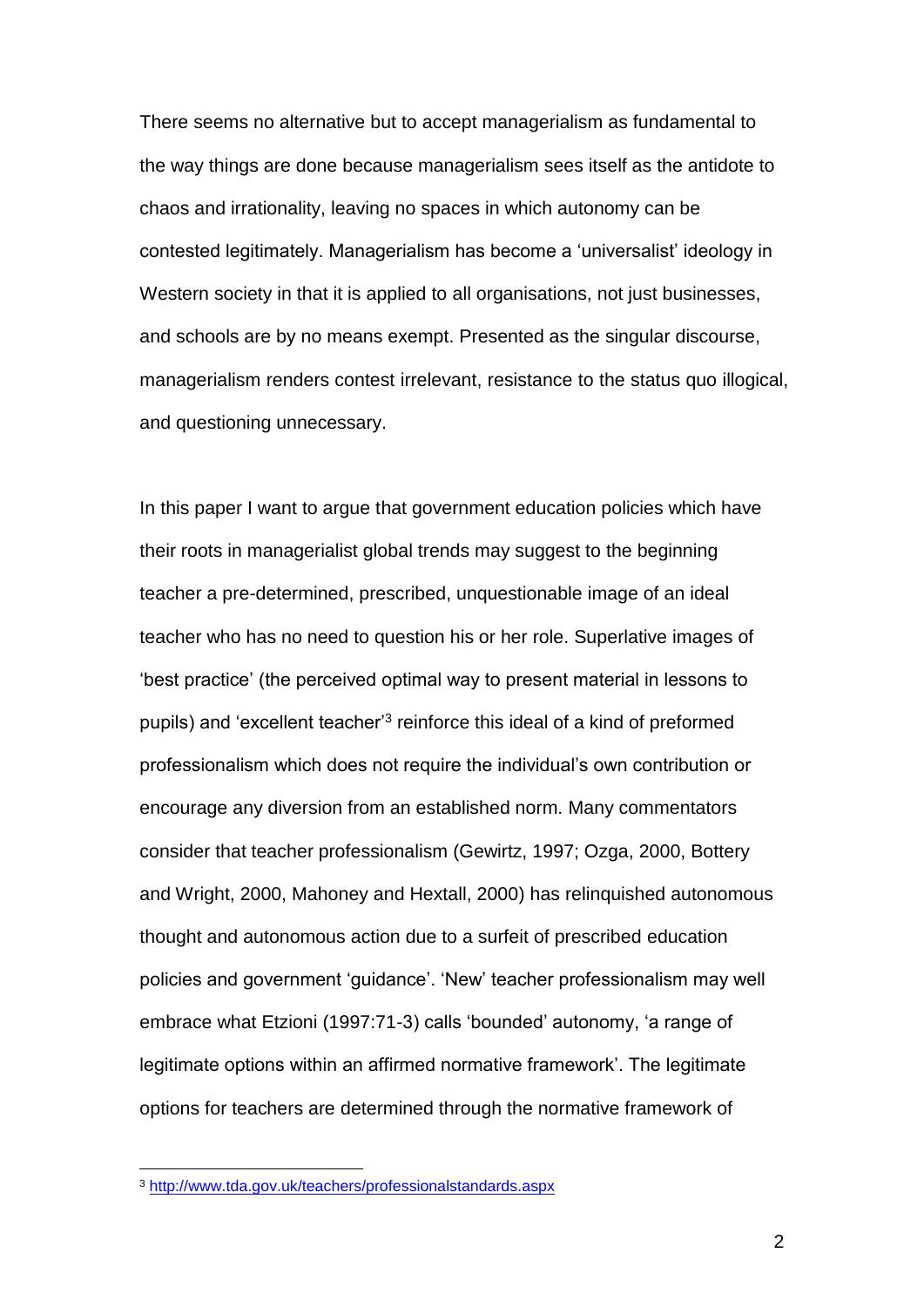prescribed government education policies. Within this kind of prescribed autonomy, contest and dissent which exceed the bounds of the legitimate options may appear negative to the individual. However, I argue that autonomy is inextricably linked to resistance and that resistance, translated as positive questioning of the status quo has the power to enrich the professionalism of beginning teachers by encouraging reflection and debate and by encouraging the thinking professional.

As a basis for my argument I will refer to a piece of small scale research which I undertook with ten Newly Qualified Teachers (NQTs) over the first two years of their career in a large comprehensive school in England. As a practising teacher at the time of the research, my access to research sites was limited to my own workplace and I am aware of the limitations of the research in terms of generalisation. However I feel strongly that, by understanding the particular, we come to understand the universal (Simons, 1996:231), and offer the discussions of my participants with me as starting places for the reader's contemplation of the concept of resistance to the status quo as a positive tool for beginning teachers.

To consider the idea of the positive qualities of resistance and questioning, I investigated the work of Bourdieu and Foucault, both of whom give opportunities for reflection on the individual's claim to autonomy. Bourdieu is seen by some as a determinist because they feel that his theory of 'habitus' allows for no autonomous or chosen process, actors simply acting in certain ways. 'Habitus', habitual or typical conditions, the ways of doing and being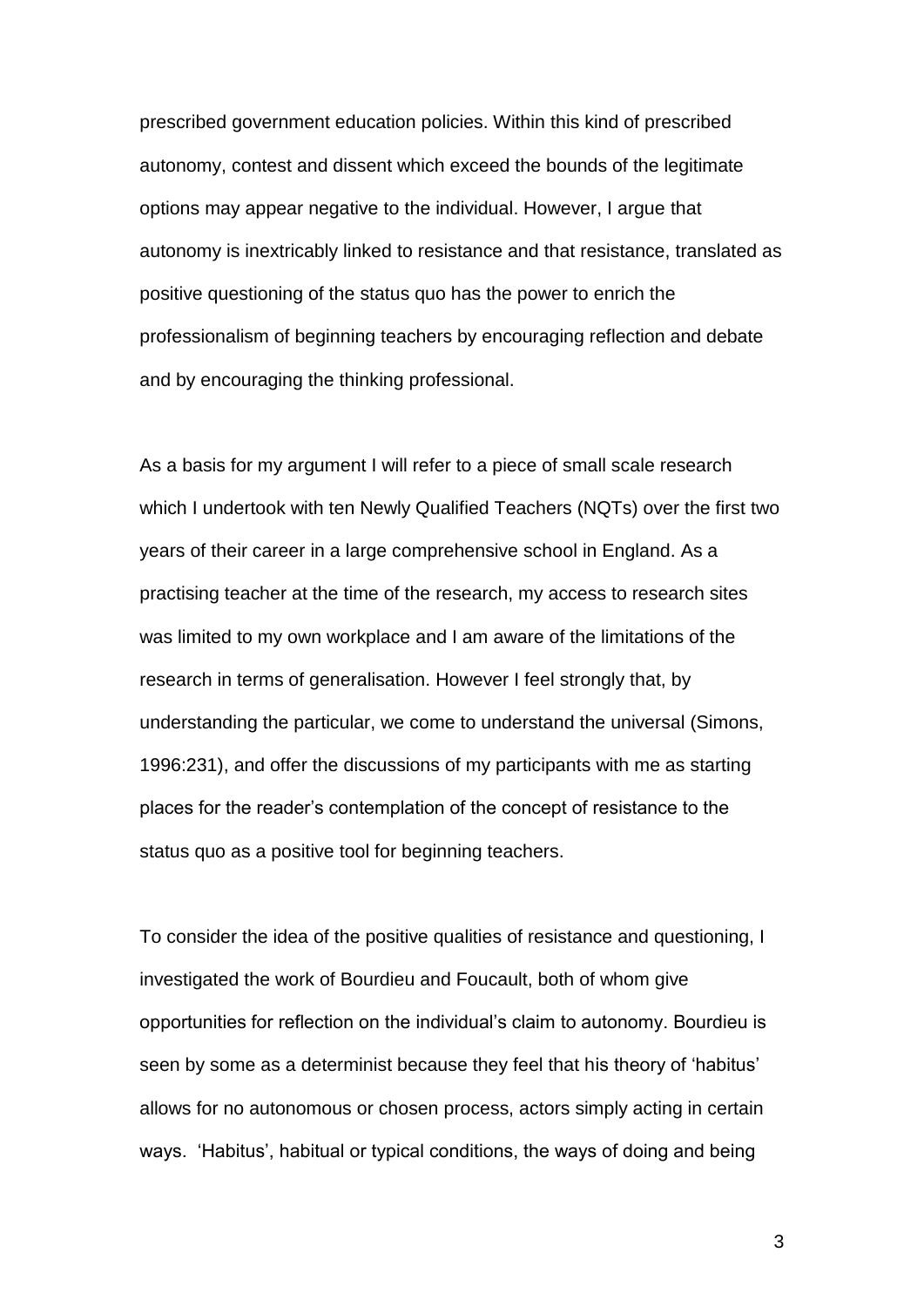which social subjects acquire during their socialisation is acquired through practice and becomes deeply engrained habits of behaviour, feeling and thought (Lovell in Fowler, 2000:27). For beginning teachers this would translate as the experience of teacher training, induction and government targets, and would imply acceptance without the need for autonomous thought and no desire to question what it means to be a teacher and why teachers do what they do. Reflective practice in this extreme would have no place. But Bourdieu did want to admit autonomy within the structure of habitus. He rejected the view of habitus as deterministic and thought it possible to struggle against determined roles (Grenfell and Kelly, 1999:100). His agent speaks as the awakening of consciousness and socioanalysis controls the habitus; he allows for the individual to think. An individual who thinks might resist the habitus by questioning the status quo with the positive aim of seeking improvement. A truly autonomous agent may stand alone, but Bourdieu's autonomous agent dwells within society, is affected by it and is limited by it, but can at least aim to modify it. Thus the beginning teacher would not reject government policy but work with it. He/she would not attempt to overthrow managerialist trends but understand them. The aim would not be to promote revolution, but evolution as the possible stagnation engendered by definitive best practice and excellence would be broken down and enriched by constant questioning.

Foucault's view of the search for autonomy is oriented towards the inevitable; the inevitable result of domination which leads to a desire to exercise autonomy as a form of resistance (Moss, 1998:73). For Foucault, domination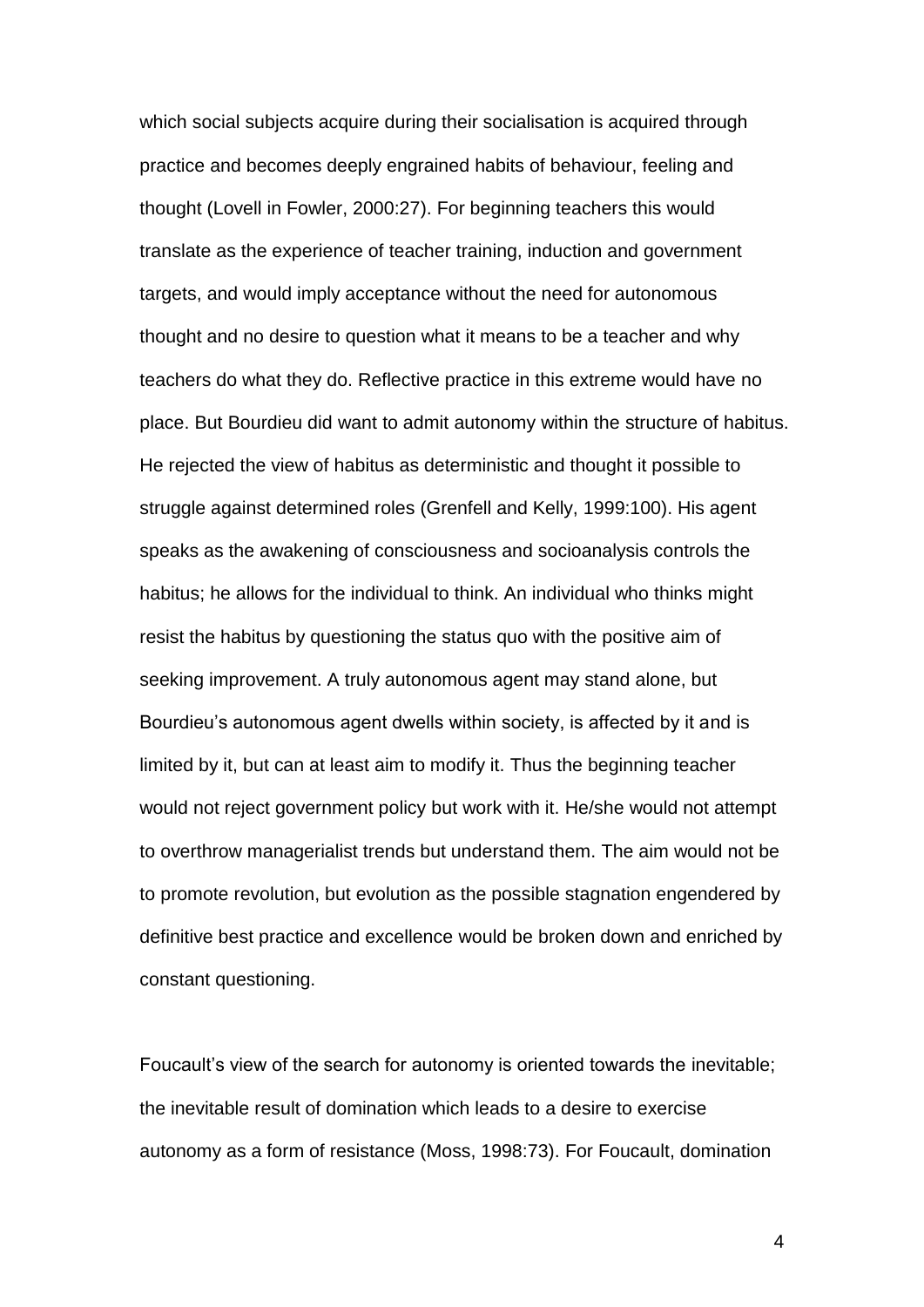was a negative force, but, on the other hand, he felt that power is imbued with positive qualities; 'power refers to relations which are flexible, mutable, fluid and even reversible' (Moss, 1998:101). This would imply that the beginning teacher does not need to accept policy as domination but as a power source which can be questioned and changed by the individual's own power. The beginning teacher can create a definition of autonomy for him or herself by questioning the power source. By positively resisting a preformed professionalism and building up as true a picture of self awareness and understanding of his or her circumstances as possible, the individual teacher will create their own more convinced professionalism. This professionalism will be more satisfying because it is formed not only within the bounds of external prescription, but also within the individual's continuing reflective interpretation of their role.

The first part of my research involved participant observation of the induction twilight sessions which were arranged for the NQTs. There was little evidence of encouragement to challenge the status quo or question 'the way things were'. Generally the sessions were monologues, a member of the school teaching staff 'telling' the NQTs 'how things were', the NQTs sitting passively listening and nodding acceptance. From the established members of the staff, there were very few hints that any resistance or questioning of policy was acceptable. One small exception came from a Deputy Head who suggested that teachers may be human, rather than 'excellent', 'best' or super beings, despite Ofsted's rigorous agenda:

'What is tenable and what isn't? You have to know where there are legitimate excuses and where not (for carrying out the professional duties of a teacher).'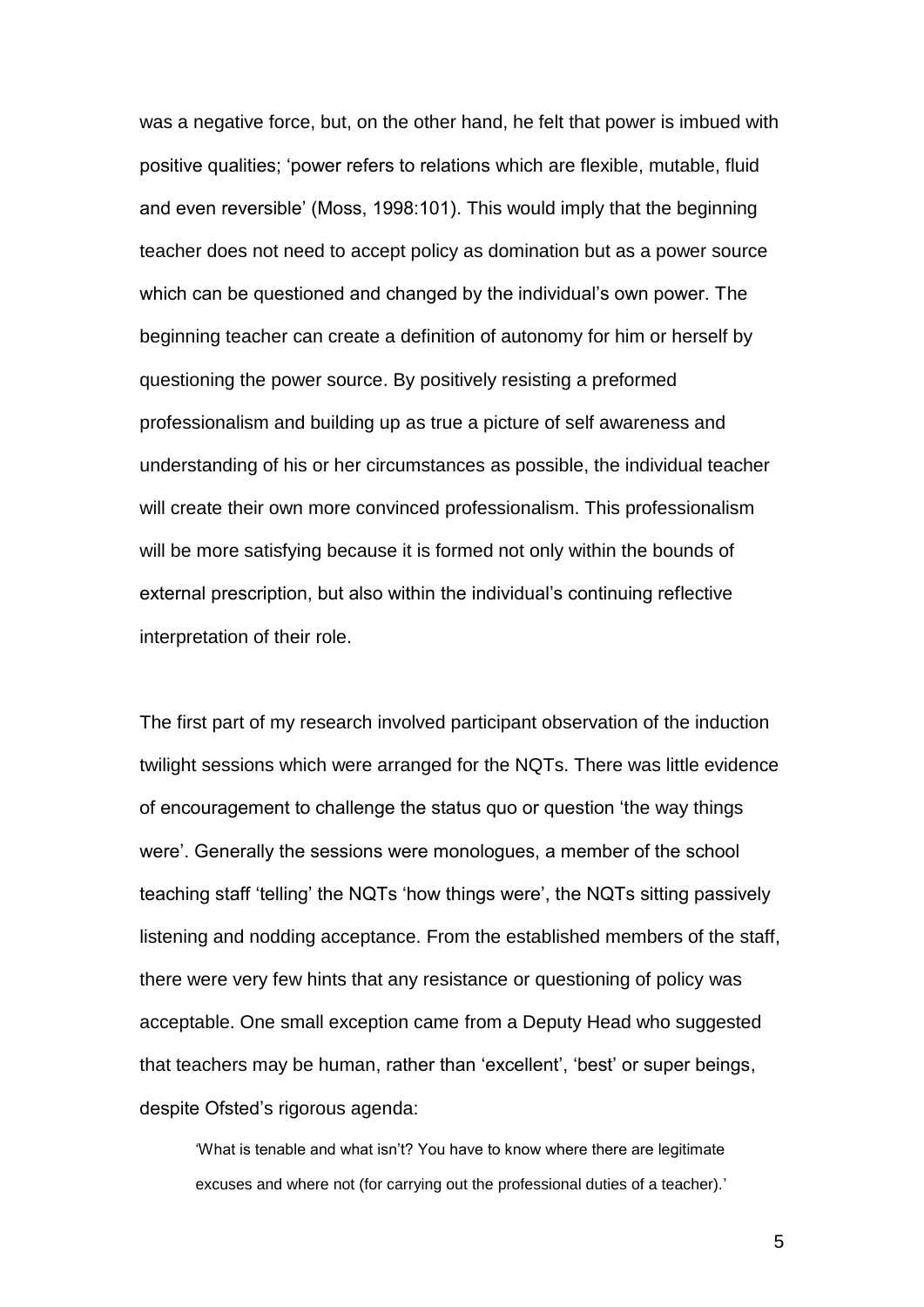This suggests that some autonomy of action, some questioning of the prescribed role may come with experience but is not very helpful for NQTs just starting out; they may 'have to know' but how does that skill arise? Have they explored this in their training? There was a sharp contrast between this supportive advice and a later talk given by an Assistant Headteacher who seemed to be intimidated by prior attainment data and suggested there was no hiding place and certainly no opportunity to question:

'Data should go in your register and haunt you for 2 years. What's frightening for schools is that their data is comprehensive – there are no excuses for schools.' The participants had been offered the leeway to engage in questioning of their role and to pick and choose their own success criteria, and then had it snatched away in no uncertain terms by the almost tangible spectre of performance data. During the two years of the research, the school was expecting Ofsted 'at any moment' and the demand for a higher percentage of A\*-C from GCSEs was the undisputed driving force of all activity; no argument held sway against this driving force.

In group sessions at the end of their induction year I suggested to my participants that in the twilight sessions there had been no debate; they had passively accepted everything they were told without question. They acknowledged that the main reason had been an understandable reluctance to stand out from the crowd in the early days of their career. However, they gave an interesting endorsement of prescribed policy in these group sessions which persuaded them against questioning, and that was the 'comfort of prescription'. This is a kind of comfort zone, a balm against the fear of failure because it is not possible to be active all the time and constant questioning for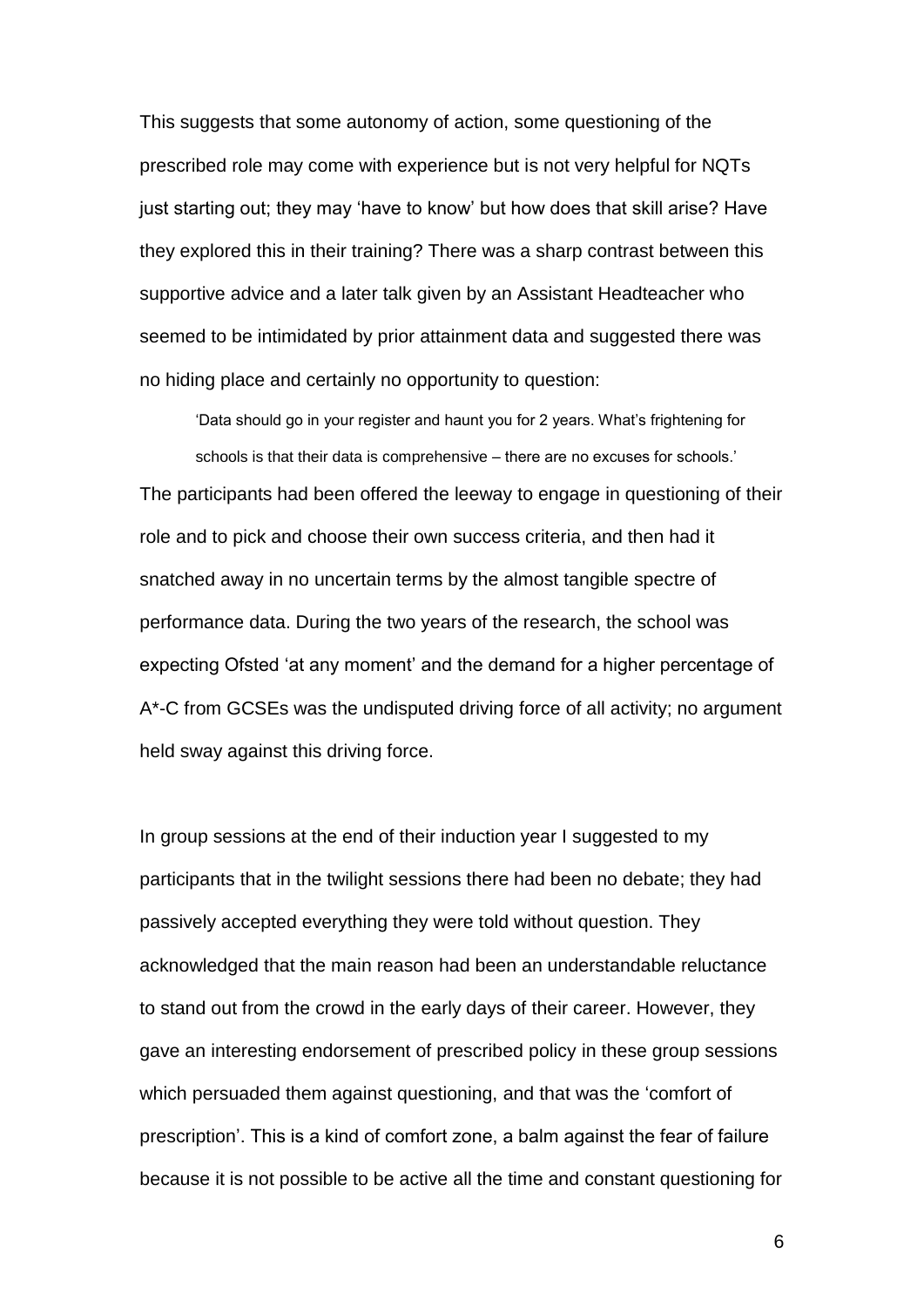questioning's sake can border on the absurd. As Bottery and Wright (2000:147) suggest, 'All societies require a degree of predictability and conformity in human behaviour if they are to exist'. The comfort of prescription is that balm which gives a background structure of conformity:

'You need to appear relaxed and in control in the classroom , so I mean, having a structure, knowing exactly what you are going to do is a great starting point.' Participant 1

The comfort of prescription reduces stress in a stressful job, a safe structure in which to work. Yet my participants claimed autonomy within this safe structure with vehemence:

'I'd say (I have) quite a lot of freedom to initiate my own ideas. I do follow the scheme of work and follow what is meant to be covered but I don't do it in the same order.' Participant 2

Their autonomy was secure and outside external prescription:

'Autonomy is just in the way you choose, it's not what you are actually teaching.' Participant 9

All my participants rejected the notion of an ideal teacher, most equating the ideal teacher with a robotic being, incapable of thinking or questioning:

'I don't know if there's any mechanism for becoming this perfect teacher – we're not robots are we?' Participant 1

However, their claim to autonomy was always 'bounded' by the prescribed role from the government:

'The government is the organisation who, at the end of the day, will create the workforce of tomorrow, somebody's got to take the long term view for these kids to have a useful life.' Participant 3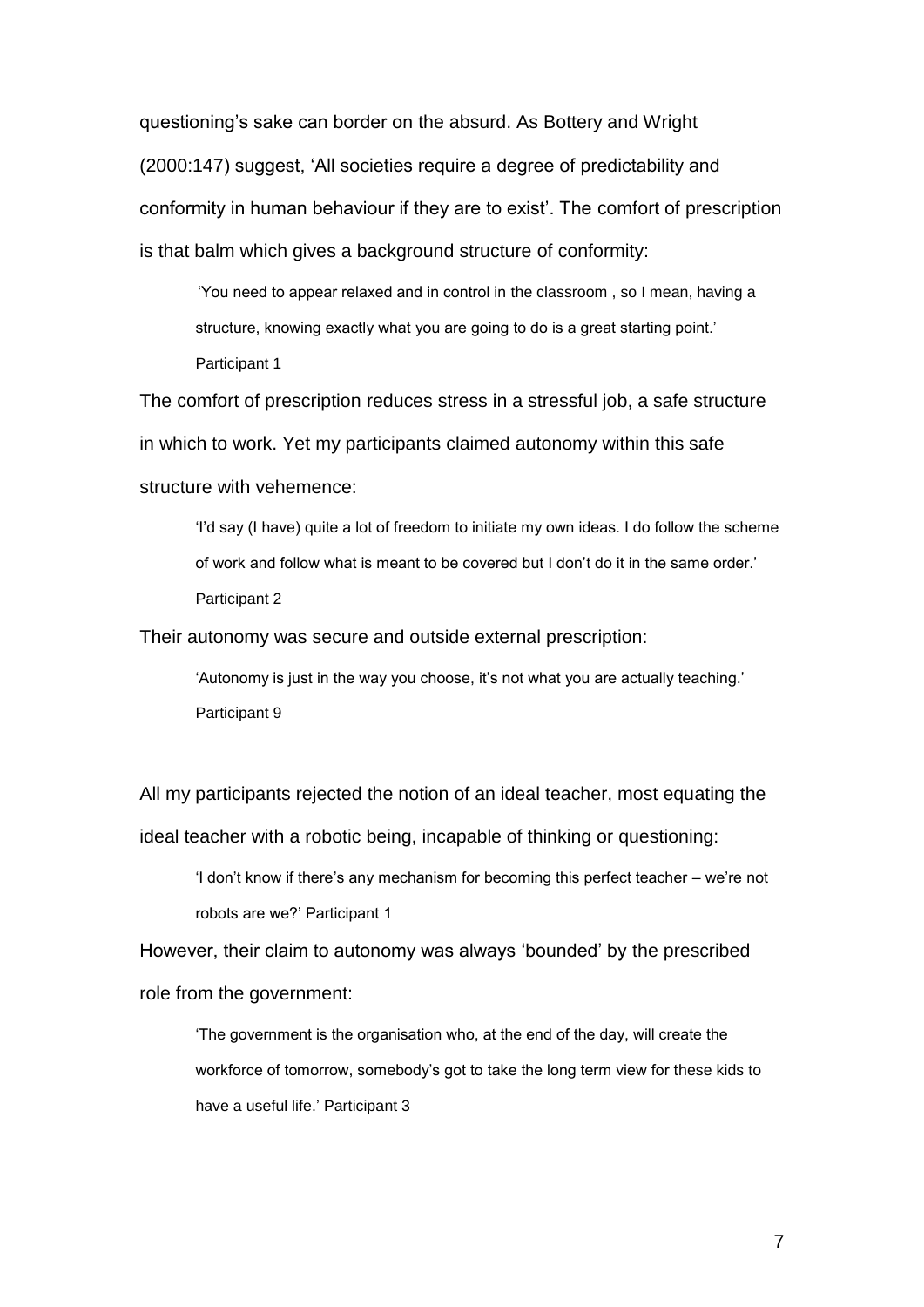Significantly, as the interviews and group sessions continued, contradictions arose as my participants struggled to maintain their definitions of their professional role, which emphasised caring for the child and their own perceived autonomous professional identity, alongside the drive in the school for the use of performance data, league tables and performance management. There was quite a lot of questioning going on in their minds in ways which were covert, even to the participants themselves and, because the questioning was covert it was reinforcing the negative aspects of resistance, not allowing any positive growth. They were all committed to their chosen career and to the well-being of their charges and had a tendency to distance themselves from government pressures in order to maintain their individual definition of the teacher's role. Therefore at the end of the induction year I asked about resistance to the status quo. However I avoided the term 'resistance' as being too emotive and imbued with negative connotations for the early days of the research, and simply asked if they felt they were listened to and able to challenge the status quo. They felt that their voice was not valued because they were NQTs, but things would change as they became more confident and left the NQT tag behind:

'We are still the same person. The person that leaves in July is still going to be the same person that arrives in September and it will be strange to think that your voice is more audible now. We can talk but we don't necessarily get listened to, that's what we've decided.' Participant 4

Participant 1 had earlier brought up the ludic element of education with the realisation that it all can just be interpreted as a game whose rules have to be followed. He now suggested a covert, but effective way to challenge the status quo, without overtly challenging it at all: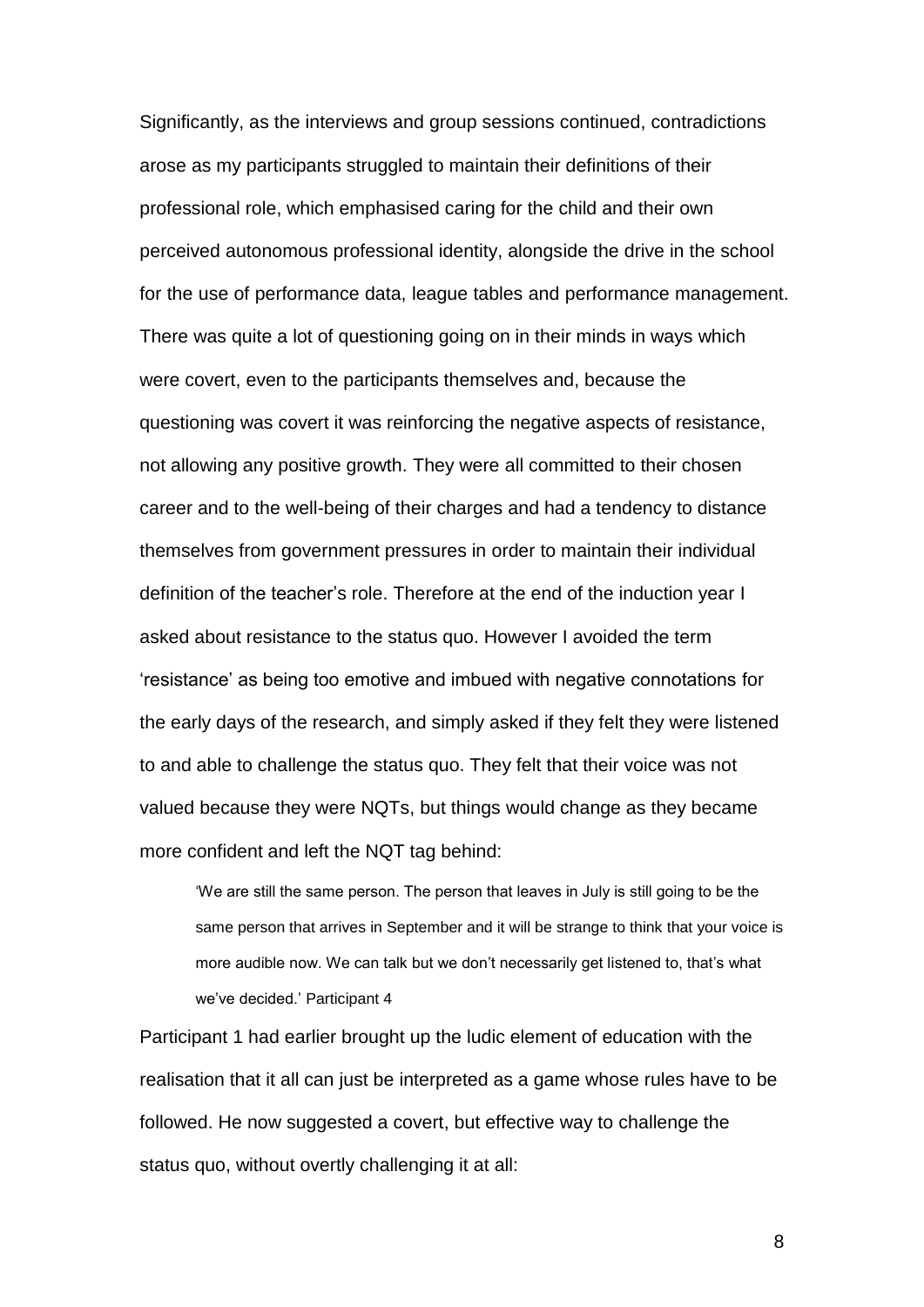'You can kick up a fuss and then be forced into doing it or if you kind of quietly nod and just go on and do whatever it is that you wanted, they'll probably never know anyway.'

This seems to be an expedient kind of cynicism. In general, as in the induction meetings, when there had been no debate, there was a general impression here that their voices were very small and their status very low. The precariousness of their position in the induction year accounted for a lot of the silence. They had lived with the possibility of failure for twelve months and had only just begun to be told that they had passed and achieved QTS, but still were not one hundred per cent sure of their future. As Participant 6, whose future was still fluid, put it:

'I could go and voice my complaints to senior management…but very gently…I haven't got my contract for next year yet.'

Thus at the end of their first year they felt too insecure to think that resistance or questioning was anything but a futile waste of time.

When I met my participants again to hold individual semi-structured interviews, it was the autumn term of their second year in the profession. They continued adamantly to profess themselves to be autonomous, suggesting that they would think carefully about anything they were asked to do and maintain their right to refuse. They were sure that they had minds of their own. I therefore asked them if they would question prescribed policy, this time by using the emotive word 'resistance'; 'would you resist?' To consider resistance was a very novel idea for them; they showed considerable discomfort and pondered long and hard about their answers. It was necessary to continue to probe this question, not to force them to organise a revolution but to encourage them to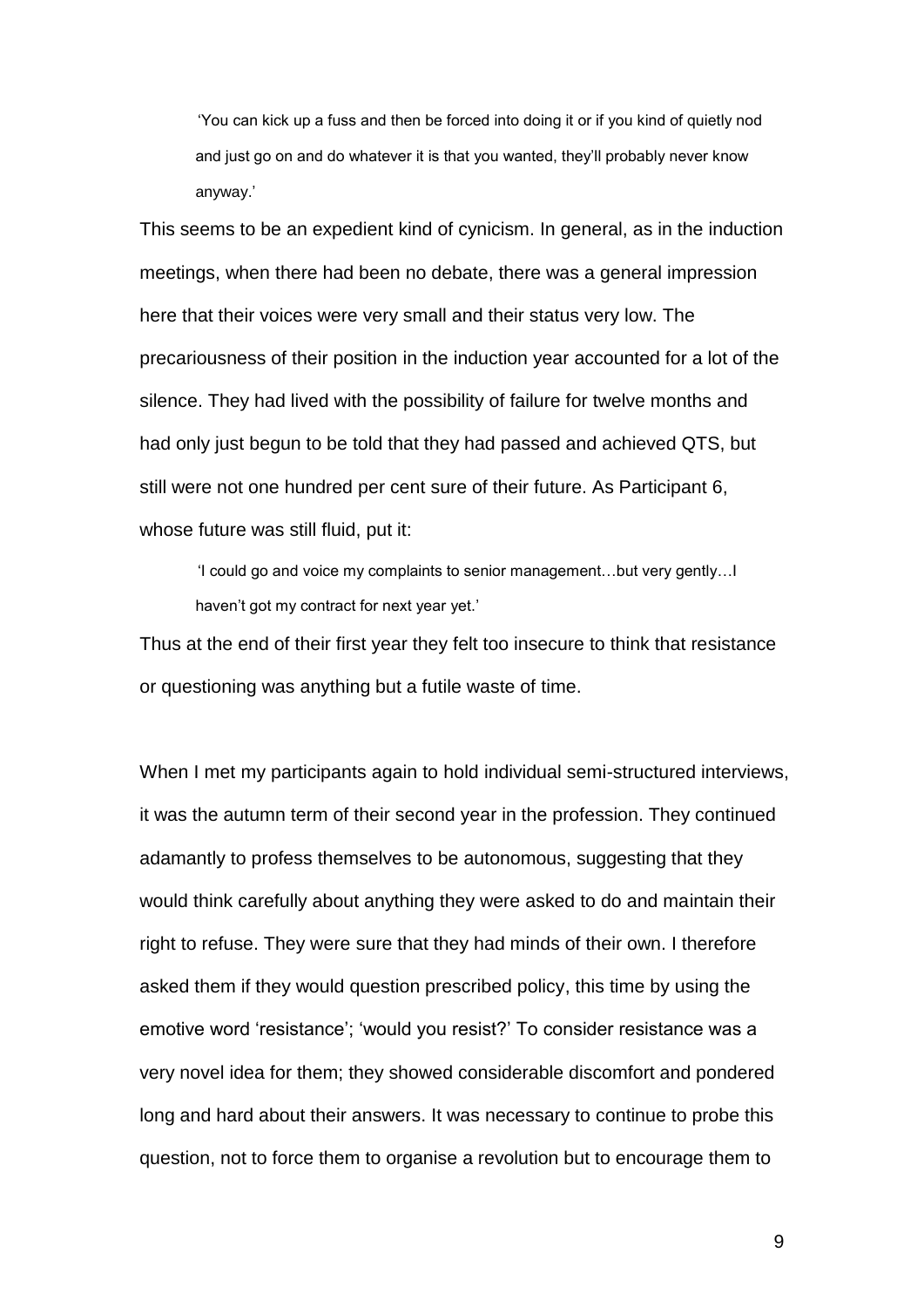really think deeply about whether they accepted everything totally without question and whether resistance had to be negative.

Resistance was negative for them for many reasons. Participant 8 had tried to question and become dispirited when she felt her enthusiasm went nowhere:

'It's very difficult, you can't change anything, it's very frustrating, I want to be active but when I'm tired – what did getting stressed and running around actually achieve – did it change anything?'

Participant 10 had also become dispirited as her attempts to question constructively backfired and seemed to set her apart as some kind of troublemaker:

'If I don't like something I'll actively try and change it. I will not sit and do it though that doesn't make you popular.'

There was quite a lot of feeling that resistance is negative because it is a waste of energy and that it is preferable to comply to make one's life easier:

'No (I don't resist), I might question sometimes but generally I just get on and do things for an easy life.' Participant 4

One could interpret this compliance for an easy life as far more negative than resistance because acquiescence for no positive reason is an unproductive form of passivity. Resistance was negative because of the fear of repercussions:

'I'm not a confrontational person…..if you get caught, something might happen to you.' Participant 5

This begs the question of 'professional' trust; Participant 5 did not seem to feel trusted or confident enough in the value of her own opinions. There was a feeling of being a very small cog in a very large wheel from these participants.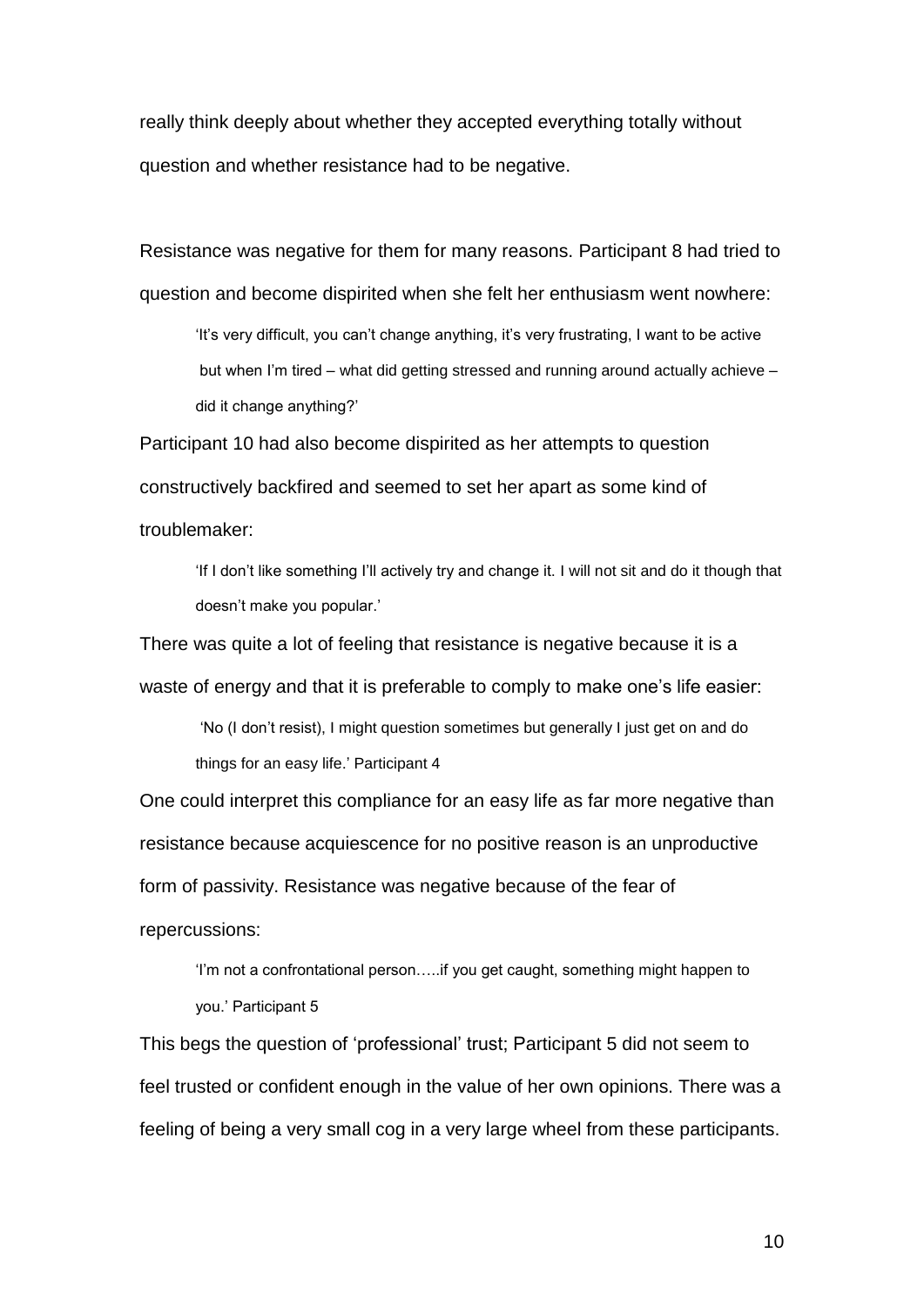Resistance was negative as it could be personally hurtful and damaging and therefore to be suppressed as Participant 6 explained:

'I have my little 'bolshy' moments but I go with the flow.'

'Does it not bother you…'

'That I'm sucking up to them? Yes, but if that's what the system wants, then I might tweak it here and there but … '

Resistance was negative and harmful to the children if a teacher changed what the child 'should' be taught:

'I see the kids in my class as more important than whether a certain teacher thinks we shouldn't be doing that, we should be doing this.' Participant 5

There is a feeling here that going against prescribed practice is self-centred and somewhat egotistical, thinking oneself 'better' than the experts and in danger of letting down the school.

Resistance was negative as it wasted precious time. Participant 1 admitted that he would choose the easiest way through to save time and was unhappy when I suggested this may be compliance:

'Urrrrr, it's a kind of defiant compliance. There's no point in fighting battles that you can't win and there's no point getting wound up about things that you can't do anything about.'

There did not seem to be a lot of defiance in this compliance, but this was his way of dealing with his discomfort and it afforded him some confidence. He went on to bolster his idea that it was best to comply on the surface and then do what you really wanted clandestinely:

'If you ask a question and then receive an answer then you have to act on the information you are given but if you don't ask a question, knowing full well that you are not going to like the answer, then you have more freedom to do other things.'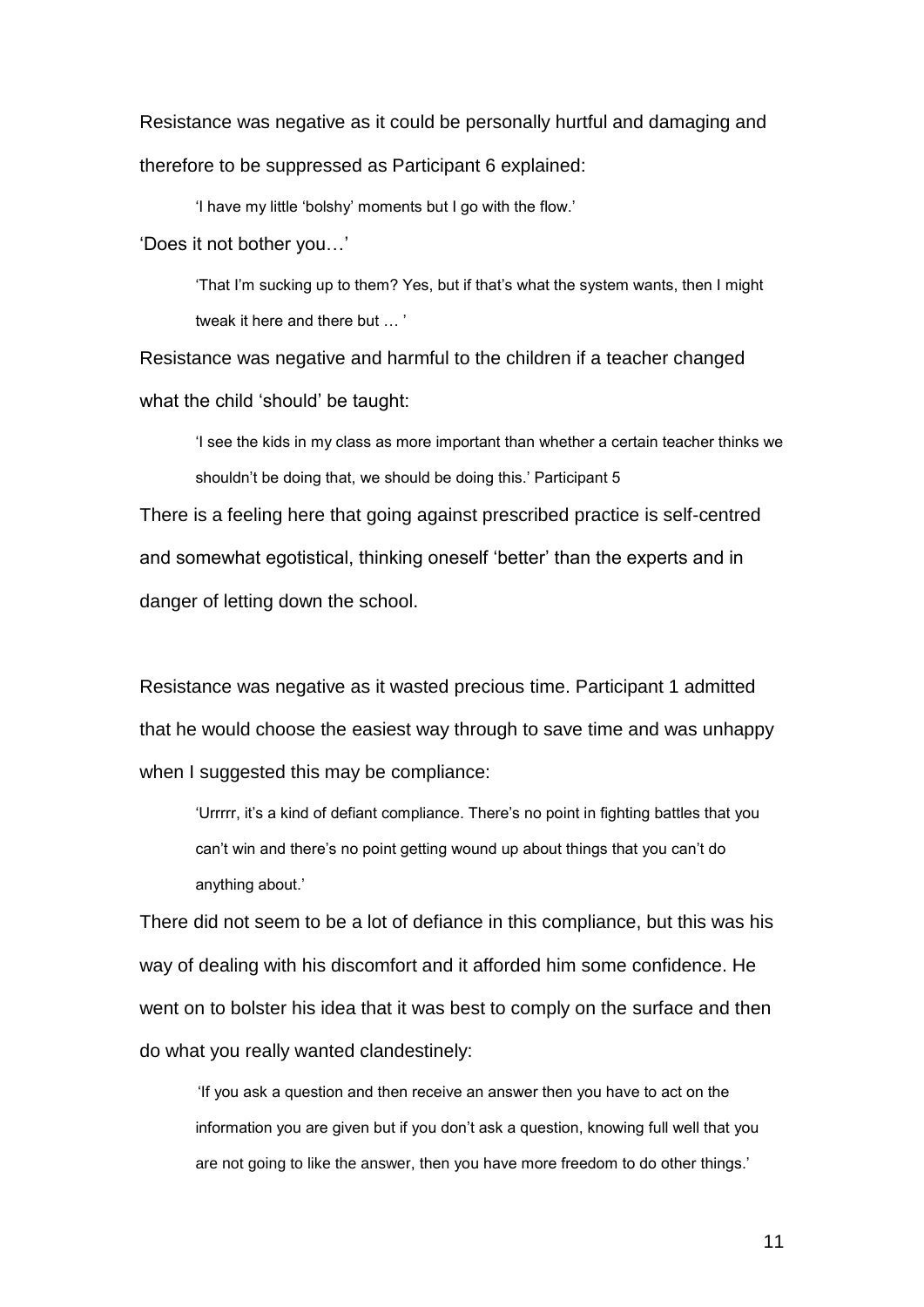This form of resistance is not positive because ignoring things changes nothing and does not suggest alternatives in an open forum.

Two participants sought ways of resisting that would satisfy them but found it very difficult to avoid contradiction*.* Firstly, Participant 7 rejected the negativity in the word 'resistance':

'If I felt that I was presented with some ridiculous targets for a class I'd challenge that – challenge being the operative word.'

The use of the word challenge was important for her as it bestowed a positive light on 'not agreeing', but I wanted to know how far this challenge would go. I asked her how she would challenge the targets and reminded her that she had said earlier that the use of prior attainment data was not the best thing. There was a long pause as contradictions arose because deep convictions were struggling with prescribed duties. When I asked again if she would challenge, she capitulated and said:

'No – because they're part of the job, another thing coming up, I don't particularly agree, but I don't fully disagree with them - I know I have to do them (set targets against predicted grades).'

So her positive idea of challenge was overwhelmed by the inevitability of prescription.

The second participant to admit to resistance was Participant 3:

'No, I don't (resist)… … … Yes I do! Because even after all I've said – the way education policy is going is that we're setting far too many targets and no one's monitoring them.'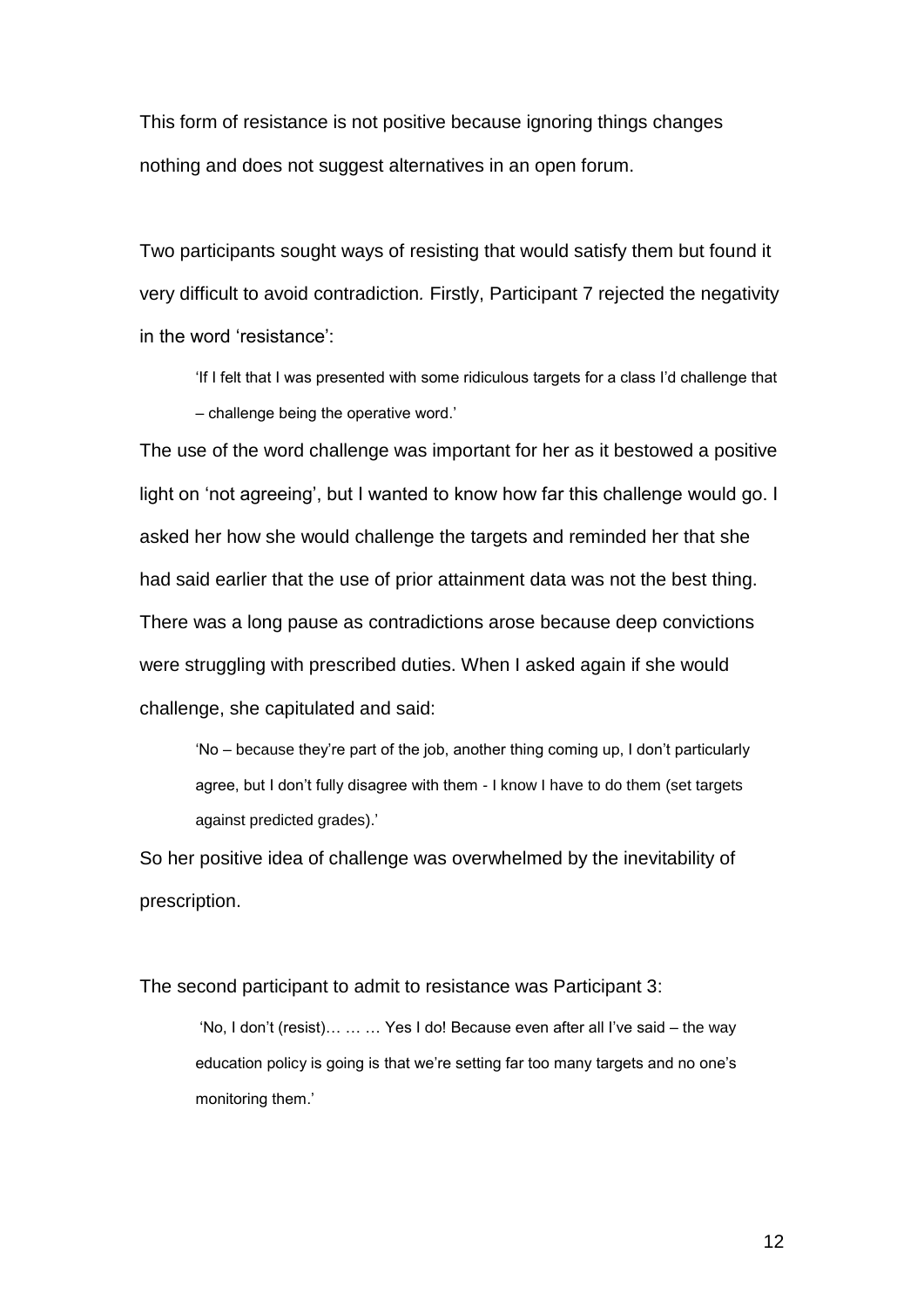I reminded him that he had said earlier that there was a 'good' reason behind all we were asked to do and he struggled to avoid the word 'professional' to bail him out:

'I think there should still be some individual … … … errrrrrrm … … a professional … … … I can't think what the word is … … I don't think we are getting enough freedom from the government to do what we want, as long as we are hitting our targets. I don't think the Ofsted system should be happening except in extreme circumstances.'

There seemed to be a fair bit of resistance going on in the mind but would anything concrete be done? He, in agreement with his colleagues, felt that he would stand up and speak in the 'right' forum but doubted he would be listened to and could not specify what that forum would be. He genuinely thought that the way his subject was presented under the structures was good and therefore had considered carefully and come to his own conclusions to follow the lesson plans. Any resistance would be clandestine; he described an idyll of taking the kids out 'to see what lives in a field' which he would do, but he wouldn't take an Ofsted inspector with him because:

'That would be assessed as a bad lesson and would impact on the whole school.' Thus the recurring theme of letting down one's colleagues is a brake to resistance.

The final group interviews which I held with my participants were at the end of two years in the profession. They showed themselves to be not overly concerned with the need to resist; they did not feel dominated by oppressors. Although they mostly accepted that power was coming from government policy, they felt that it was either too remote to concern them, or bound to be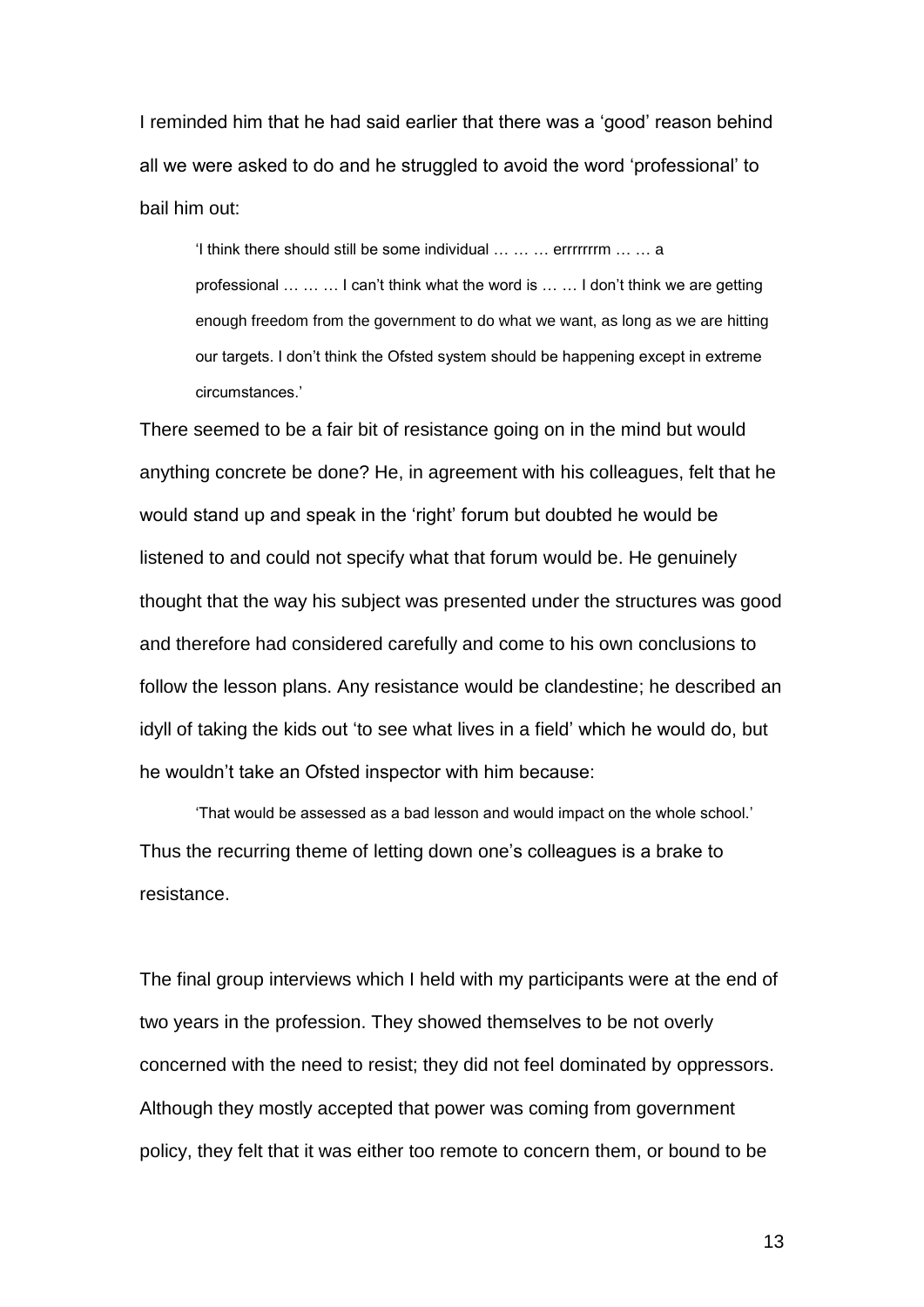positive power because of the vast expertise which feeds it, or quite easy to ignore completely by just doing what obviously has to be done and getting on with one's own business despite it:

'I suppose on paper I am doing things, I'm filling things in, I'm complying, I'm doing what I'm supposed to but personally I know it's just another thing - pen-pushing.' Participant 7

The 'hierarchy' of the school were seen as the ones affected by the government policy, not them. Where they did see negativity was in the discussions on resistance and even an allusion to 'challenge' was quickly quelled because it really was not worth standing against something as meaningless as 'just another thing coming along'. They felt that they would be disloyal, letting down the school and their colleagues if they spoke out against policies, so they compromised their ideals, they contradicted themselves. Clarke and Newman (1997:54) suggest that 'dissent from the discourse is difficult to articulate – in the sense of having few pertinent vocabularies through which it can be spoken'; in fact, any dissent by these NQTs was inarticulate, held 'underground', what Clarke and Newman call 'passive dissent', which seemed to undermine the fieriness of their claimed autonomy. Resistance was negative, something not quite nice, akin to opposition, obstinacy, aggressive refusal and thus alien to their ideal of the caring, positive purpose of education. They had constructed an arsenal against resistance; they had never thought of it, it was not in their nature; an 'easy life' was preferable; there was a lack of time for indulging in such things; they were too low in the hierarchy for it to have any effect, but...if you join the hierarchy you have to comply and cannot hide any more; it was common sense not to resist – there's no point because it's good stuff anyway;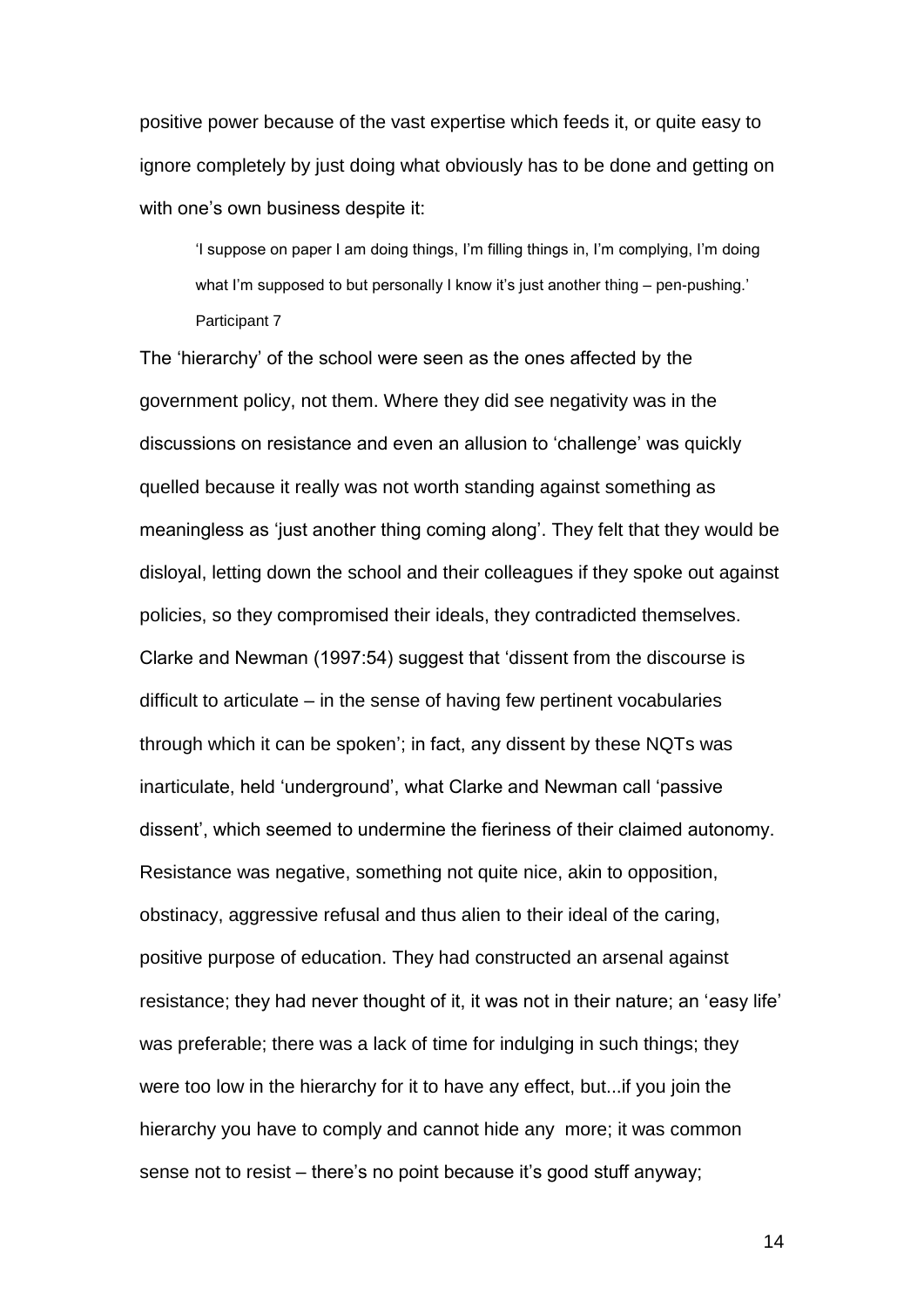resistance just makes your life harder and it's hard enough; it would harm the pupils; it was selfish; it was disloyal; they were trained not to resist and to do what they were supposed to; cynicism was counter-productive; you might get 'punished'. When acceptance collided with autonomy they sought ways around the problem; compromise, do what is expected but hold a little back for oneself; resist in the mind and comply in actions; reject total capitulation, retain some aspect of individual approach; embrace one's own form of manipulation of prescribed tasks; comply under one's own terms; resist covertly, when no one is looking.

Any resistance that the participants engaged with was subdued, it dwelt beneath the surface. This raises questions of authenticity because if no one knows you are resisting, is the resistance valid? There are scant glimmers of hope here for the positive resistance discussed by Bourdieu and Foucault; that is to say that one can struggle against habitus and power relations are mutable. But three important outcomes of this debate had arisen; firstly, the participants had confronted the concept of resistance and realised that it was not irrelevant to them and that there could be ways in which it might be effective for them; secondly, the participants had considered what Usher and Edwards (1994:27) describe as 'the need for teachers to question any discursive practice, no matter how benevolent'; and thirdly I had asked 'why?' and 'what if?' and prompted the beginning teacher to consider resistance as a positive force.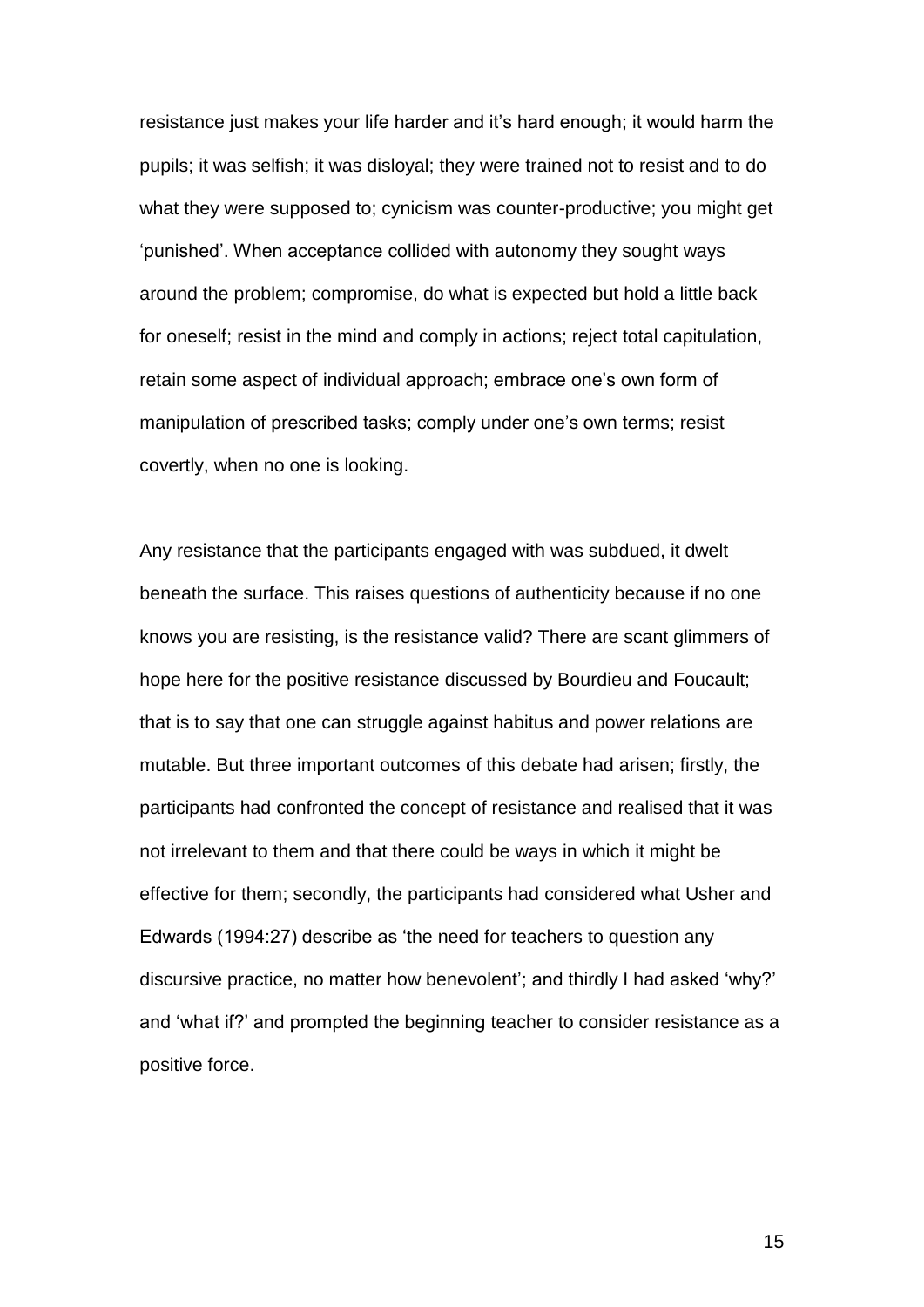.In individual terms, there is a survival instinct that minimises resistance, for resistance is not comfortable. Perhaps all are guilty of self-delusion, 'going along' with the dominant discourse in order to lead a quiet life. My questions to my participants were formed to reveal this but also, hopefully, to sow the seeds of realisation that resistance does not have to be negative or destructive and the individual is not necessarily swamped by the state or organisation; it is possible to problematise the dominant discourse and suggest that there are other ways of seeing things. Rather than revolution, the accumulated effect of persistent questions and suggestions of difference can be significant; what Postman and Weingartner (1971) call a 'soft revolution'. This brings about the realisation that inevitability is not really inevitable, that social conventions are temporary and arbitrary, that power relations are not immutable and that prescription in teaching can be questioned.

Starting with Initial Teacher Training and progressing into the whole of the teacher's career, the new standards for classroom teachers<sup>4</sup> encourage positive questioning to enrich the professional skills of the teacher. Those recommended for the award of QTS (Qualified Teacher Status) should 'reflect on and improve their practice and take responsibility for identifying and meeting their developing professional needs' (Q7). True reflection engenders questions and possible resistance to what is current practice. The professional skills also suggest that those recommended for the award of QTS should 'have a creative and constructively critical approach towards innovation, being prepared to adapt their practice where benefits and

 4 <http://www.tda.gov.uk/teachers/professionalstandards.aspx>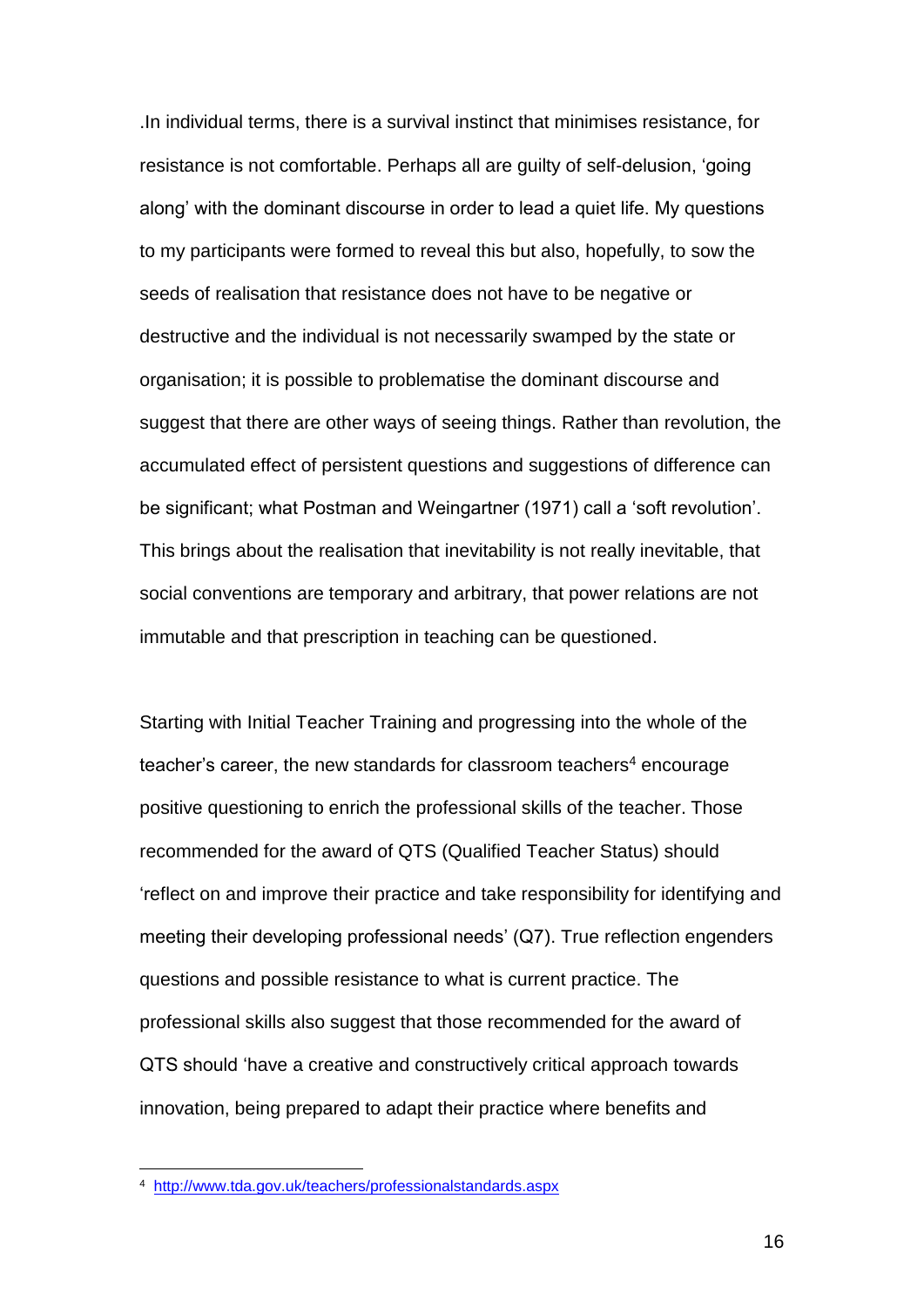improvement are identified' (Q8). This requirement spans across Induction, Post Threshold teachers, Excellent Teachers and Advanced Skill Teachers. Being 'creative', 'critical', 'innovative' and 'adaptable' again require questioning, disagreeing from a stance of positive, 'constructive' motivation which seeks improvement. Training courses are looking to implement Masters level into their programmes; this will encourage the development of conceptual understanding that enables the students to evaluate critically current research and evaluate methodologies and develop critiques of them. I would argue that my research with the ten NQTs has shown how vital it is to encourage this development; it will not necessarily happen on its own. Whatever word one uses – questioning, challenge, dissent, resistance – it is essential to present and channel this as a positive and beneficial force for the individual teacher and hence for the child and for society. I will leave the final word to one of my participants who defended managerial government education policy:

'We are told what to do by the government because they believe that is the best for education in this country. I think the market should rule.' Participant 3 He defended every policy objectively despite his inner convictions which were at odds with the very policies he was defending. The government knew best and therefore their policies were right. I summed up his arguments at the end of the interview by saying that questioning government policy was therefore irrelevant and unnecessary and his inner convictions, his professional beliefs, rose to the surface to contradict all he had just said:

'I think that questioning of it (prescribed government education policy) is always healthy because questioning will lead to a better understanding of it, so I think we will always question why we are doing this.' Participant 3